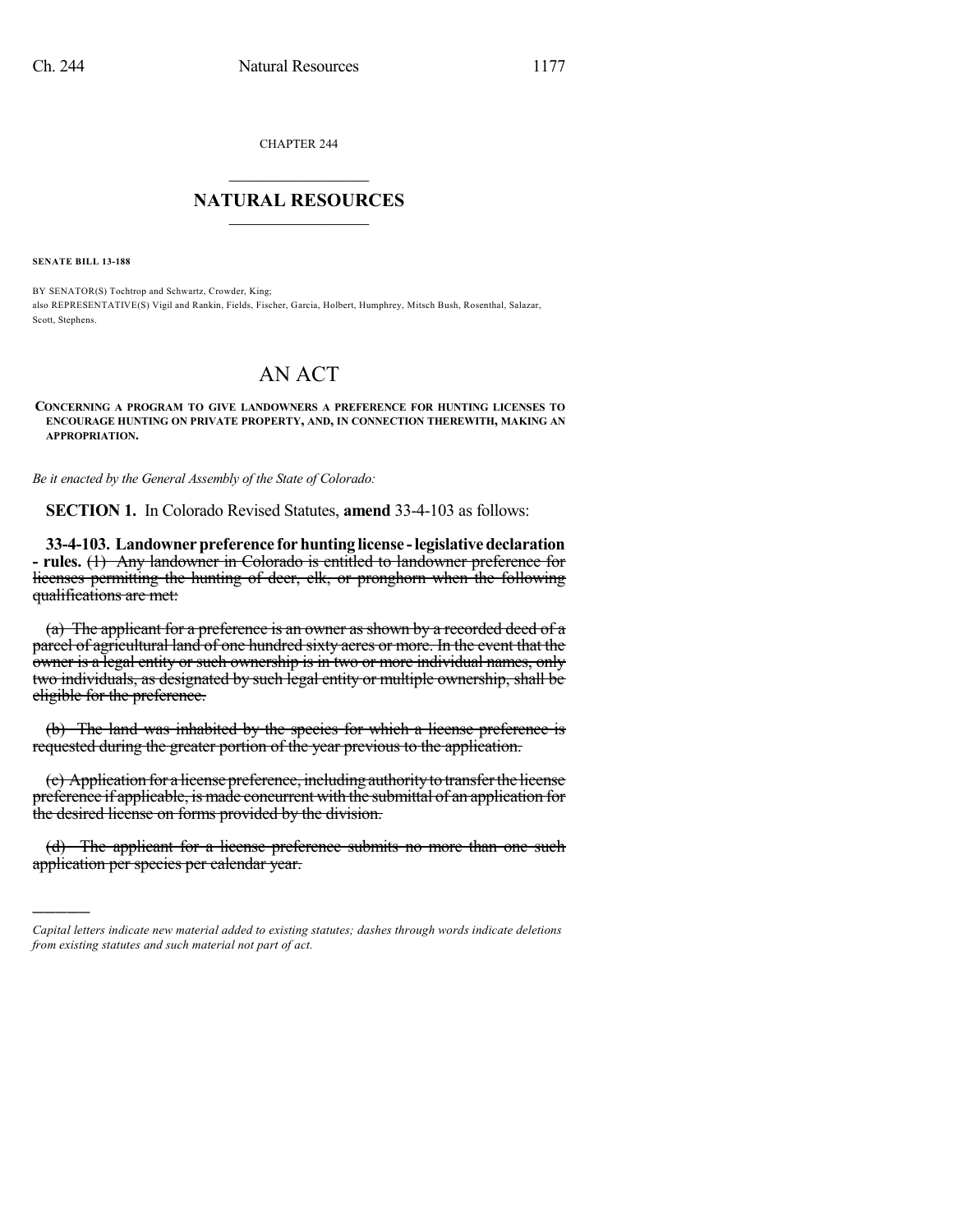(e) All licenses permitting firearm hunting of the species for which a license preference is requested are limited in number by commission regulation in the area where the land is located.

(2) Landowner license preference may be transferred to any person who is eligible for a big game license. Up to fifteen percent of the number of licenses established for each management area where firearm hunting licenses are totally limited shall be made available for purchase by landowners who meet the qualifications of this section. Licenses not applied for by landowners within the time specified therefor shall be made available to the general public. Landowners receiving licenses pursuant to this section shall allow hunting on their land to properly licensed hunters, subject to the limitation of a reasonable number of such hunters.

(3) (a) (1) **Legislative declaration.** (a) The general assembly hereby finds, determines, and declares that the wildlife resources of the state are in danger of decline from increasing population pressures and the loss of wildlife habitat. In order to encourage private landowners to provide habitat for THAT INCREASES wildlife POPULATIONS FOR THE BENEFIT OF ALL HUNTERS, discourage the harboring of game animals on private lands during public hunting seasons, and relieve hunting pressure on public lands by increasing game hunting on private lands, the general assembly finds that it is necessary to provide an incentive-based system to landowners to provide habitat for wildlife through a hunting license allocation program that allows hunters access to the state's wildlife under the cooperative control of the private landowner.

(b) THE LANDOWNERPREFERENCE PROGRAM IS DESIGNED TO ENCOURAGE HUNTER ACCESS TO PRIVATE LAND BY ENABLING LANDOWNERS TO APPLY FOR LICENSES USING APPLICATIONS BASED UPON LAND OWNERSHIP AND WILDLIFE BENEFIT.

(b) (2) **Eligibility.** (a) As an alternative to the landowner license preference program established in subsections  $(1)$  and  $(2)$  of this section, and within the fifteen percent limit established for limited license units, A landowner who is an owner, as shown by a recorded deed, of a parcel of agricultural land of one hundred sixty acres or more AND WHOSE LAND MEETS THE FOLLOWING REQUIREMENTS is eligible to participate under this subsection  $(3)$  in the wildlife conservation FOR THE landowner hunting preference program, for wildlife habitat improvement, hereinafter referred to as the "wildlife conservation application program" or ALSO REFERRED TO IN THIS SECTION AS THE "program". This program is designed to encourage hunter access to private land by enabling landowners to apply for licenses using applications based upon land ownership and benefit to wildlife. THE LAND MUST:

(I) BE INHABITED BY THE SPECIES BEING APPLIED FOR IN SIGNIFICANT NUMBERS THROUGHOUT THE YEAR OR IN SUBSTANTIAL NUMBERS FOR SHORTER TIMES;

(II) PROVIDE FOR THE SPECIES BEING APPLIED FOR WINTERING HABITAT, TRANSITIONAL HABITAT,CALVINGAREAS,SOLITUDE AREAS,MIGRATION CORRIDORS, OR AN IMPORTANT FOOD SOURCE; AND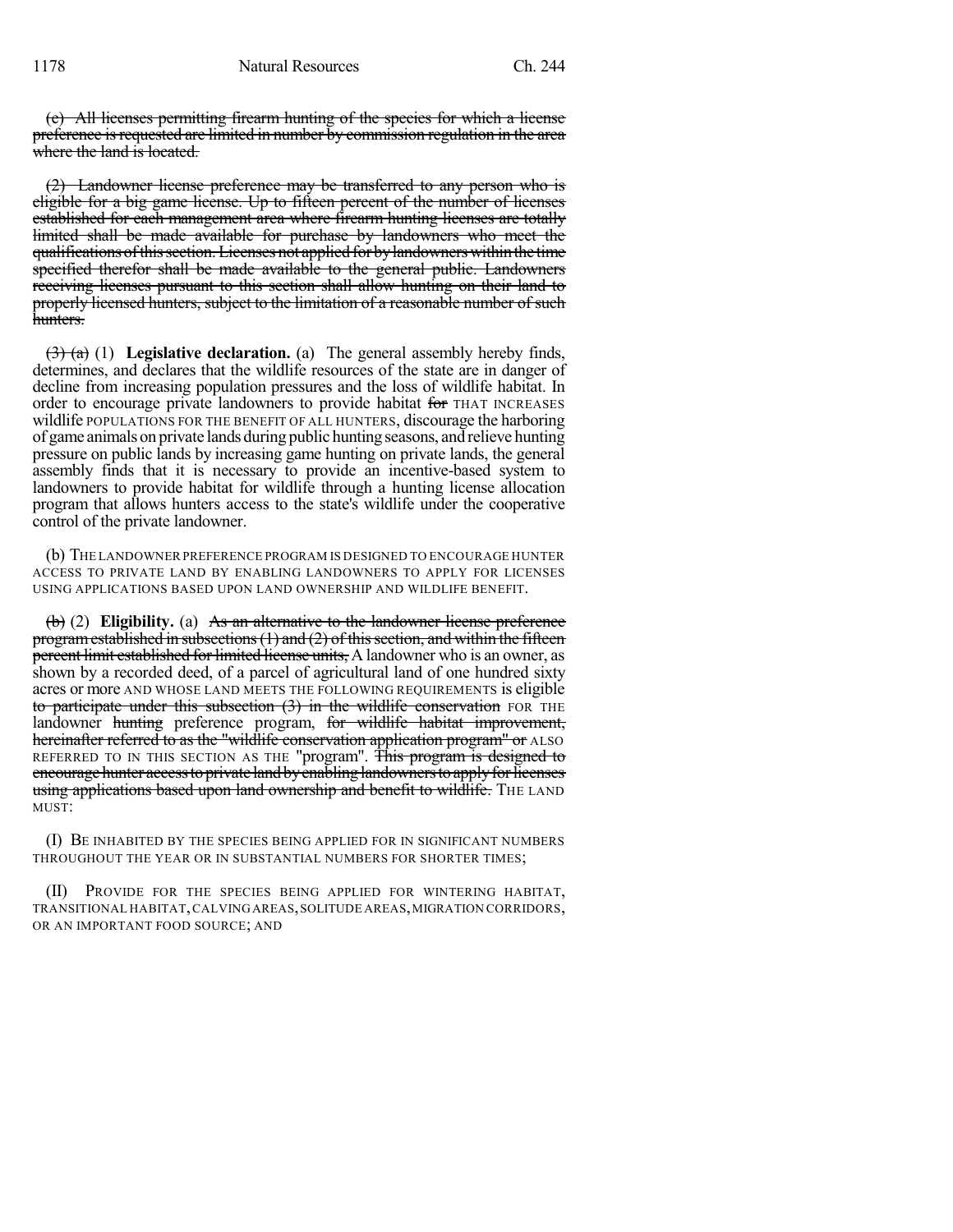(III) HAVE A HISTORY OF GAME DAMAGE OR A HUNTABLE POPULATION OF THE SPECIES BEING APPLIED FOR.

(b) FOR OWNERS OF ONE HUNDRED SIXTY TO SIX HUNDRED THIRTY-NINE ACRES, THE DIVISION SHALL VERIFY THE SIZE OF THE PROPERTY AND THAT THE PROPERTY MEETS THE ELIGIBILITY REQUIREMENTS OF THIS SUBSECTION (2) BEFORE ISSUING THE APPLICATIONS UNDER SUBSECTION (3) OF THIS SECTION.

(c) OWNERS OF PROPERTIES REGISTERED UNDER THE "WILDLIFE CONSERVATION APPLICATION PROGRAM" THAT EXISTED PRIOR TO JULY 1, 2013, REMAIN ELIGIBLE TO PARTICIPATE IN THE PROGRAM UNTIL THE EARLIER OF:

(I) JULY 1, 2016;

(II) THE DATE WHEN THE OWNERSHIP OF THE PROPERTY IS TRANSFERRED TO A PERSON WHO IS NOT WITHIN THE IMMEDIATE FAMILY OF THE OWNER; OR

(III) THE DATE WHEN THE OWNER OF LAND NO LONGER IS IN COMPLIANCE WITH THIS SECTION OR ANY RULE PROMULGATED UNDER THIS SECTION.

(c)(I)(3) **Applications- availability.**(a) Alandownerthat appliesto participate in the wildlife conservation application program shall have issued to that AFTER DETERMINING A LANDOWNER IS ELIGIBLE AND IN COMPLIANCE WITH THIS SECTION, THE DIVISION SHALL ISSUE THE landowner applications for licenses permitting the hunting of deer, elk, pronghorn, and such other species, except for moose, rocky mountain big horn sheep, desert big horn sheep, and rocky mountain goat, as determined by the commission to THAT meet THE COMMISSION's animal management objectives for the game management unit in which WHERE the property lies, as long as such species inhabited the land for which a license is requested during the greater portion of the year previous to the application. These applications shall be issued under the restrictions set forth in this subsection (3) and as a first priority for licenses over the preferences issued under subsections (1) and (2) of this section. Fifteen percent of the total number of licenses established for the game management unit where firearm hunting licenses are totally limited for the species for which the license is requested shall be made available to landowners who meet the **qualifications of this section** IN AN AMOUNT DETERMINED BY THIS SUBSECTION (3).

(b) (I) IN GAME MANAGEMENT UNITS WEST OF INTERSTATE HIGHWAY 25:

(A) TEN PERCENT OF THE NUMBER OF LICENSES ESTABLISHED FOR EACH MANAGEMENT AREA WHERE FIREARM HUNTING LICENSES ARE TOTALLY LIMITED ARE AVAILABLE FOR ELIGIBLE LANDOWNERS; AND

(B) AN ADDITIONAL TEN PERCENT OF THE NUMBER OF LICENSES ESTABLISHED FOR EACH MANAGEMENT AREA WHERE FIREARM HUNTING LICENSES ARE TOTALLY LIMITED ARE AVAILABLE FOR ELIGIBLE LANDOWNERS IF THESE LICENSES ARE RESTRICTED TO USE ON PRIVATE LAND IN THE DESIGNATED MANAGEMENT AREA.

(II) IN GAME MANAGEMENT UNITS EAST OF INTERSTATE HIGHWAY 25:

(A) FIFTEEN PERCENT OF THE NUMBER OF LICENSES ESTABLISHED FOR EACH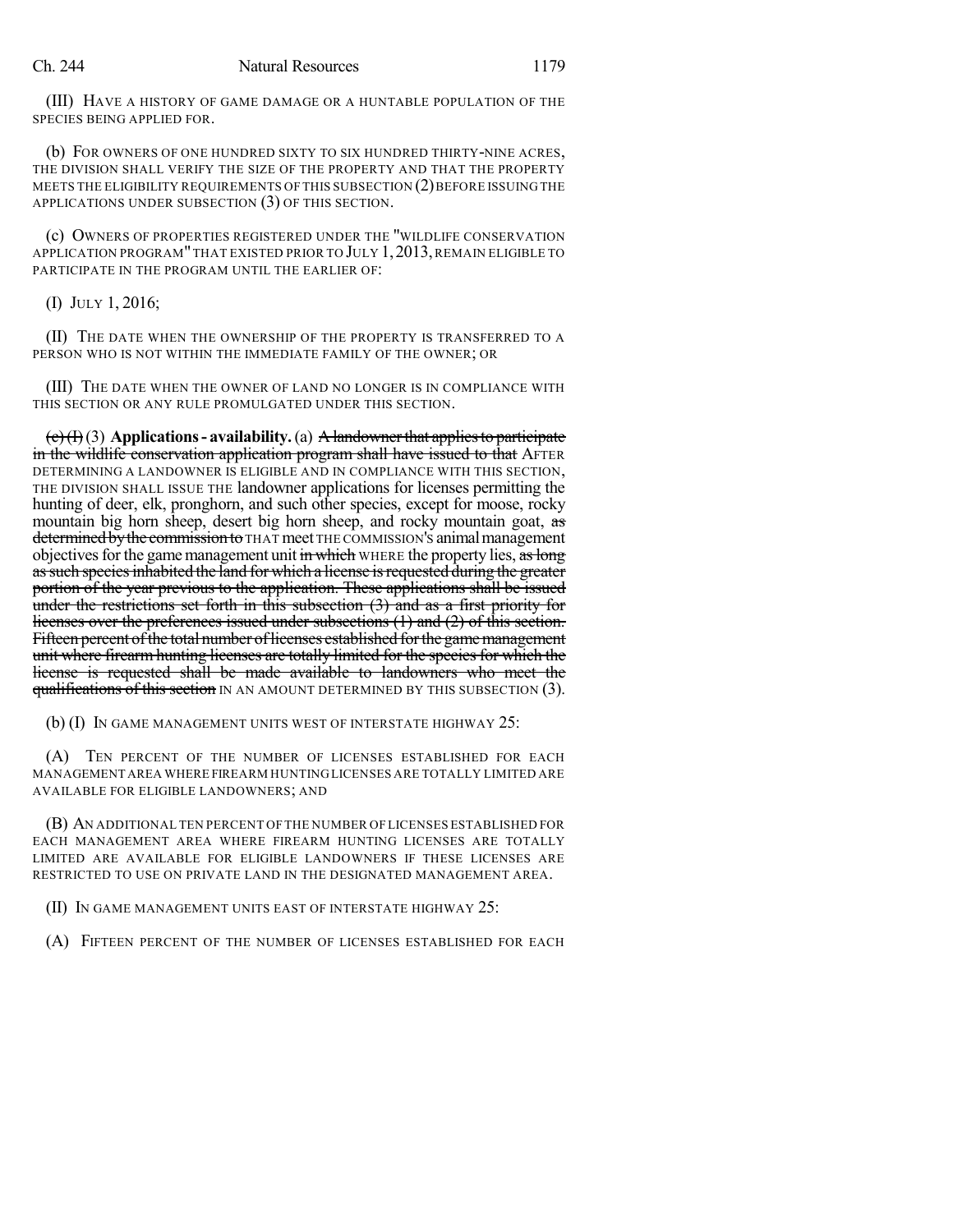MANAGEMENT AREA WHERE FIREARM HUNTING LICENSES ARE TOTALLY LIMITED ARE AVAILABLE FOR ELIGIBLE LANDOWNERS; AND

(B) AN ADDITIONAL TEN PERCENT OF THE NUMBER OF LICENSES ESTABLISHED FOR EACH MANAGEMENT AREA WHERE FIREARM HUNTING LICENSES ARE TOTALLY LIMITED ARE MADE AVAILABLE FOR ELIGIBLE LANDOWNERS IF THESE LICENSES ARE RESTRICTED TO USE ON PRIVATE LAND BY THE APPLICANT'S IMMEDIATE FAMILY MEMBERS OR YOUTH UNDER EIGHTEEN YEARS OF AGE.

(III) THE DIVISION SHALL MAKE LICENSES NOT USED BY ELIGIBLE LANDOWNERS AVAILABLE TO THE GENERAL PUBLIC.

 $(H)$  (c) (I) The applications available under this subsection (3) shall be ARE allocated to  $\frac{any}{ay}$  A participant based upon the following schedule:

(A) For owners of one hundred sixty to six hundred ONE THOUSAND TWO HUNDRED thirty-nine acres, one application;

(B) For owners of six hundred forty to one thousand one two hundred ninety-nine THIRTY-NINE acres, two applications AN ADDITIONAL APPLICATION FOR A LICENSE RESTRICTED TO PRIVATE LAND IF THE DIVISION HAS VERIFIED THAT THE LAND MEETS THE CONDITIONS REQUIRED FOR ELIGIBILITY UNDER PARAGRAPH (a) OF SUBSECTION (2) OF THIS SECTION; AND

For owners of one thousand two hundred FORTY OR MORE acres, to two thousand three hundred ninety-nine acres, three applications ONE ADDITIONAL APPLICATION FOR EACH ADDITIONAL SIX HUNDRED ACRES MORE THAN ONE THOUSAND TWO HUNDRED FORTY ACRES, NOT TO EXCEED NINETEEN APPLICATIONS OR THE LIMIT IMPOSED BY SUBPARAGRAPH (II) OF THIS PARAGRAPH (c).

(D) For owners of two thousand four hundred acres to three thousand nine hundred ninety-nine acres, four applications;

(E) For each additional one thousand acres an additional application shall be allocated up to a maximum of six applications for owners of acreage in excess of six thousand acres.

(III) (II) The commission may by rule allow for the issuance of additional applications to landowners in consideration of the provision of valuable game habitat, the provision of habitat management, the provision of voluntary access to public hunting, or other factors, to achieve game management objectives. LANDOWNERS MAY OBTAIN MORE THAN EIGHT APPLICATIONS ONLY IF THE DIVISION HAS VERIFIED THAT THE LAND IS THE SIZE REPORTED BY THE LANDOWNER AND MEETS THE CONDITIONS REQUIRED FOR ELIGIBILITY UNDER PARAGRAPH (a) OF SUBSECTION (2) OF THIS SECTION.

(d) (4) **Requirements- vouchers.** In addition to the limitation on the number of applications available under the program,  $\frac{1}{x}$  set forth in subparagraph (II) of paragraph (c) of this subsection  $(3)$ , the program shall have HAS the following additional requirements AND AUTHORIZATIONS: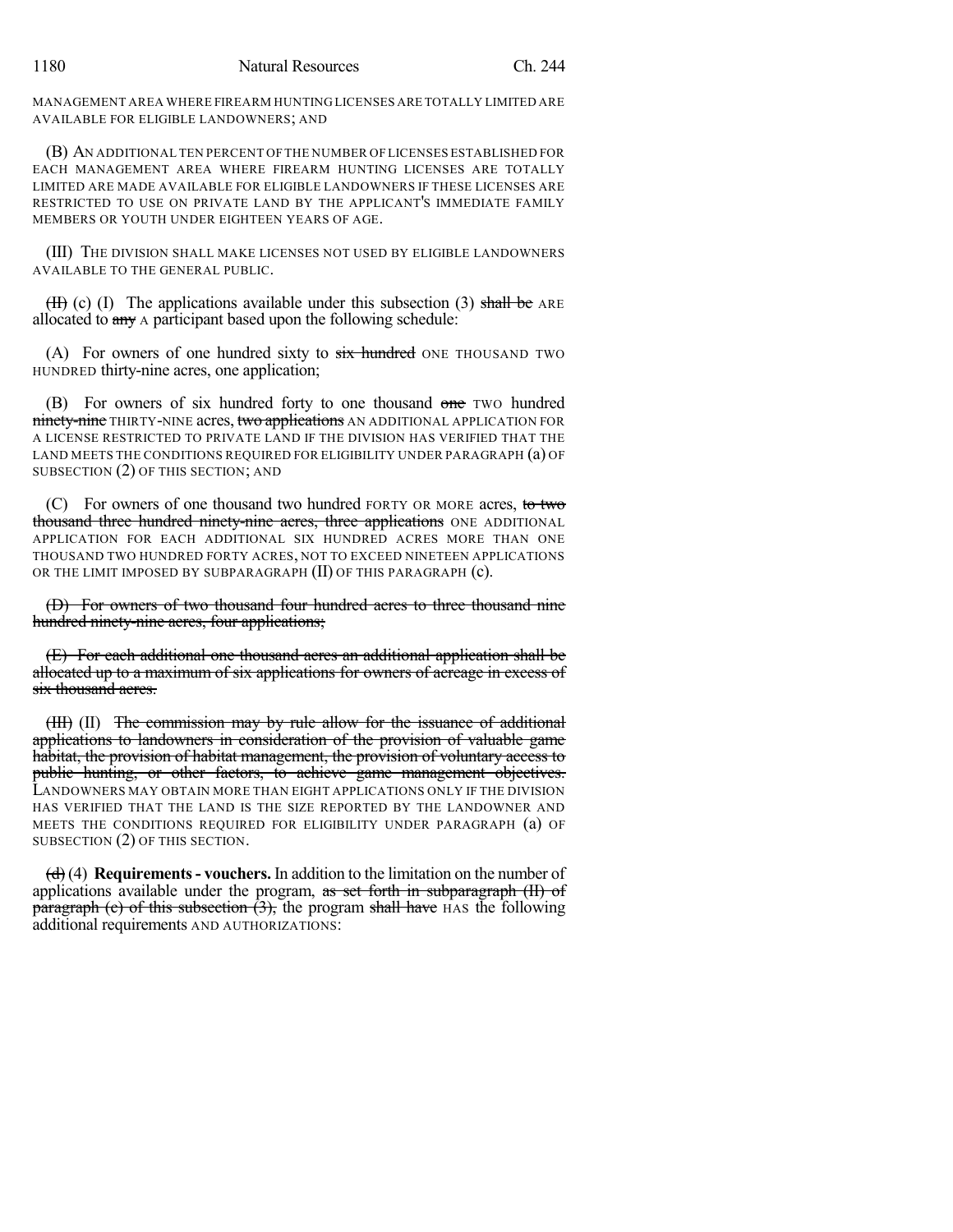## Ch. 244 Natural Resources 1181

(I) The commission may by rule provide for the issuance of licenses in addition to the method set forth in paragraph (c) of this subsection (3) based upon game management objectives. If the commission decides to establish such rules, the commission shall work towards establishing and maintaining at least two different types of management programs under this subparagraph (I): Areas on the eastern plains east of interstate highway 25 based upon large percentages of private land ownership; and areas specifically managed for quality animal hunting or quality hunting experience. Any additional licenses issued pursuant to this subparagraph(I) shall be restricted to private lands, unless the commission exempts any intermingled lands from such requirement.

 $(H)$  (a) Successful applicants under this subsection (3) will receive a voucher that may be transferred to any person who is eligible for a big game license for that species, to be used for the purchase of a license to be used only within the applicant's game management unit for that species AND IN ACCORDANCE WITH ANY RESTRICTIONS IMPOSED BY THIS SECTION.

(b) THE TRANSFER OF A LICENSE VOUCHER BY A LANDOWNER MUST INCLUDE PERMISSION TO ACCESS AND HUNT THE LANDS YIELDING THE LICENSE UNDER THE PROGRAM DURING THE ENTIRE SEASON THAT THE LICENSE IS ISSUED. THE PERMISSION MUST NOT DISCRIMINATE AMONG HUNTERS ENTERING THE PROPERTY OR CONTAIN RESTRICTIONS OTHER THAN MANNER OF ACCESS, INCLUDING FOOT, HORSEBACK, OR VEHICULAR RESTRICTIONS REASONABLY NECESSARY TO PREVENT DAMAGE TO PROPERTY.

(c) EXCEPT AS AUTHORIZED BY PARAGRAPH (a) OF THIS SUBSECTION (4), A VOUCHER THAT HAS BEEN TRANSFERRED BY ANY PERSON WHO IS NOT THE LANDOWNER OR LAND MANAGER IS VOID. A VOUCHER THAT IS BROKERED FOR ANOTHER PERSON IS VOID. A HUNTING LICENSE OBTAINED FOR USE WITH A VOID VOUCHER IS ALSO VOID.

(III) (d) Where an application is being submitted under the program, in those game management units where firearm hunting licenses are totally limited for the species for which an application is being submitted, the landowner whose application does not yield all licenses set forth in subparagraph  $(H)$  of paragraph  $(c)$ of this subsection (3) for the current season shall be in priority for application preference in the succeeding year. IF A LANDOWNER SUBMITS ONE OR MORE APPLICATIONS THAT FAIL TO YIELD A LICENSE, THE DIVISION SHALL GIVE A PREFERENCE IN SUCCEEDING YEARS TO ONE APPLICATION OF THAT LANDOWNER FOR EACH APPLICATION OF THE SAME LANDOWNER THAT FAILED TO YIELD A LICENSE.

(IV) Hunting seasons for male licenses issued under this program shall be concurrent with public hunting seasons or designated by the commission to meet game management objectives.

(V) For purposes of antlerless management, by rule, the commission may require, for game management objectives, as a condition to participation in the program, that landowners allow hunting on their land by properly licensed hunters for the species that male licenses were issued to landowners under the program, using division-published male/female ratios for game management purposes for the applicable game management unit or data analysis unit. Such hunts shall be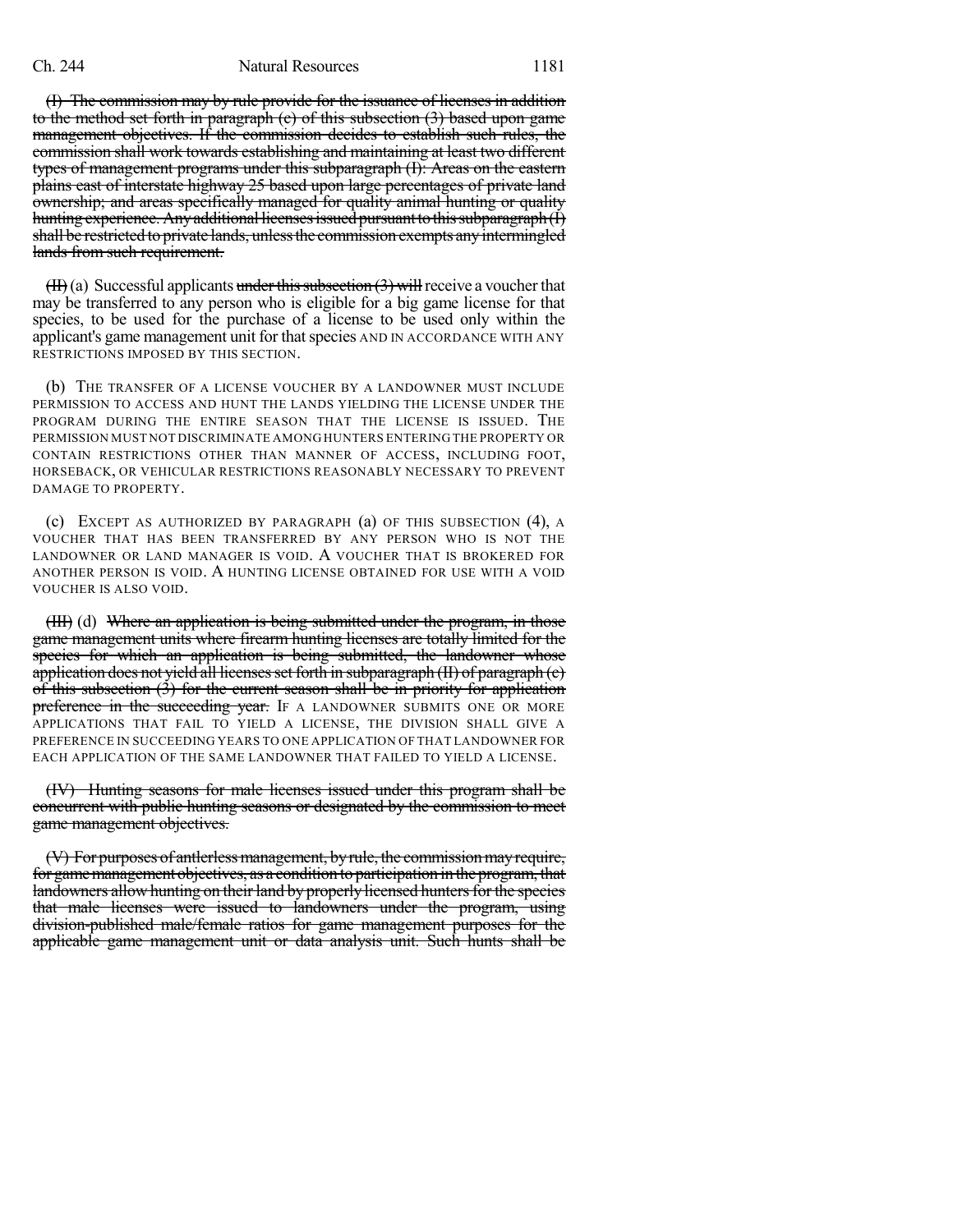conducted during a separate season. Vouchers for such licenses shall be issued to landowners determined eligible, and the landowner shall ensure that all such vouchers are distributed to eligible hunters. The landowner shall not charge an access fee of more than twenty-five dollars to participate in such hunts.

(VI) (e) (I) In those game management units where hunting is totally limited for a species, and the private landowner pool of license preferences and applications does WHERE ELIGIBLE LANDOWNERS DO not use the number of landowner PREFERENCE licenses established for a species for that management area, then those THE DIVISION SHALL MAKE THE unused licenses shall be made available to private landowners in that particular game management unit or data analysis unit as a first priority before becoming MAKING THEM available to the general public hunter.

(II) A LANDOWNER MAY RECEIVE NO MORE THAN THREE TIMES THE NUMBER OF LEFTOVER APPLICATIONS THAN THE NUMBER OF INITIAL APPLICATIONS AUTHORIZED UNDER PARAGRAPH (c) OF SUBSECTION (3) OF THIS SECTION.

(f) IF A LANDOWNER OR HUNTER FAILS TO COMPLY WITH THIS SECTION OR ANY RULE PROMULGATED UNDER THIS SECTION, THE DIVISION MAY DISQUALIFY THE PERSON FROM PARTICIPATION IN THE PROGRAM FOR UP TO FIVE YEARS.

 $(e)$  (5) The commission shall adopt rules to implement this section prior to July 1, 2001 2014.

**SECTION 2.** In Colorado Revised Statutes, 33-3-103.5, **amend** (2) (a) (III) as follows:

**33-3-103.5. Game damage prevention materials- definitions.**(2)(a)(III) The division shall not deny a landowner game damage claims or game damage prevention materials on the grounds that the landowner received a voucher pursuant to the wildlife conservation landowner hunting preference program for wildlife habitat improvement under section 33-4-103.  $(\overrightarrow{3})$   $(\overrightarrow{d})$ .

**SECTION 3. Appropriation.** (1) In addition to any other appropriation, there is hereby appropriated, out of any moneys in the wildlife cash fund created in section 33-1-112 (1) (a), Colorado Revised Statutes, not otherwise appropriated, to the department of natural resources, for the fiscal year beginning July 1, 2013, the sum of \$51,800, or so much thereof as may be necessary, for allocation to the executive director's office for purchase of services from computer center related to the implementation of this act.

(2) In addition to any other appropriation, there is hereby appropriated to the governor - lieutenant governor - state planning and budgeting, for the fiscal year beginning July 1, 2013, the sum of \$51,800, or so much thereof as may be necessary, for allocation to the office of information technology, for the provision of computer center services for the department of natural resources related to the implementation of this act. Said sum is from reappropriated funds received from the department of natural resources out of the appropriation made in subsection (1) of this section.

**SECTION 4. Act subject to petition - effective date.** This act takes effect at